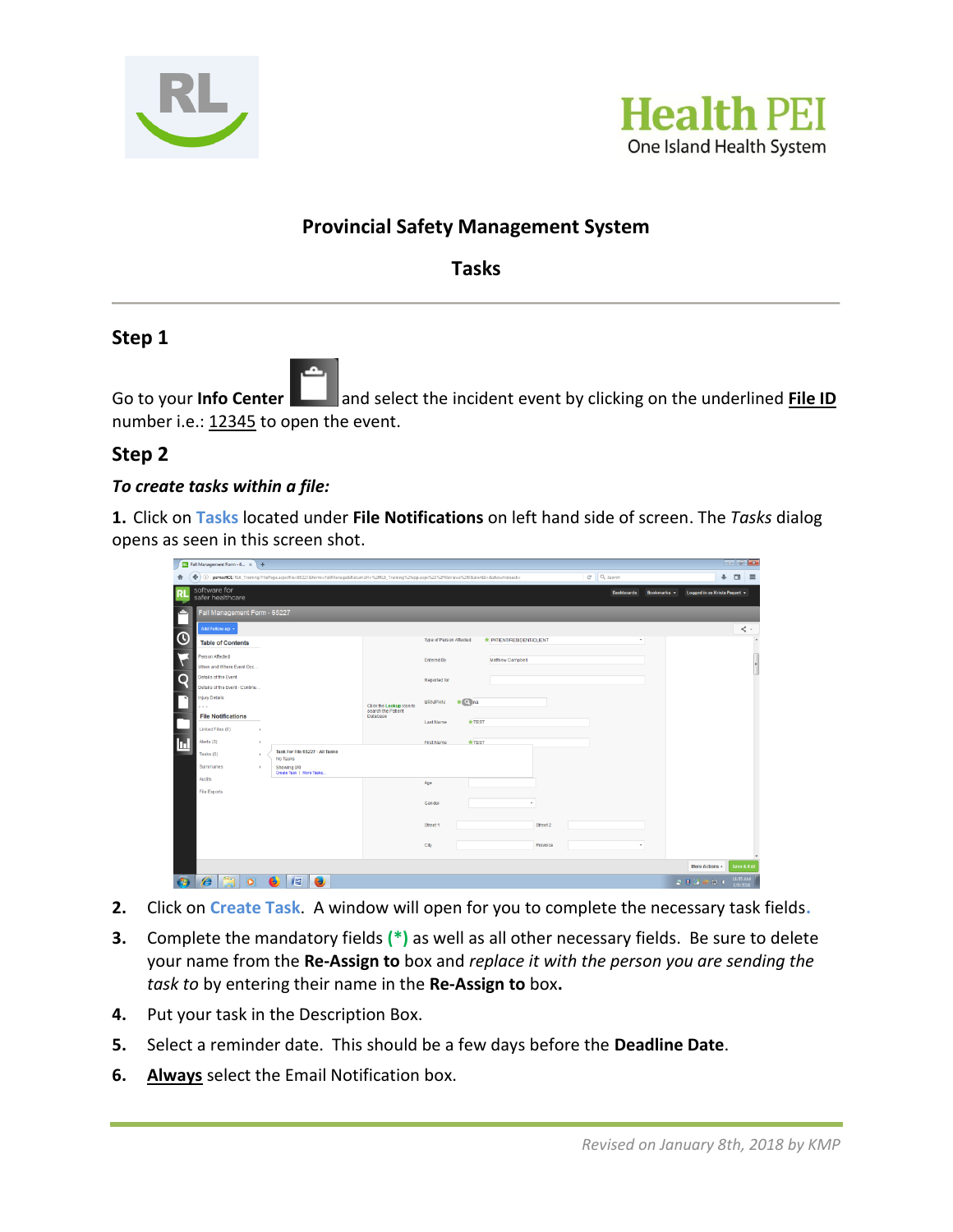**7.** You have the option to send the email to yourself (Creator) and the Assignee **OR** just to the Assignee.

|                | <b>RL</b> Fall Management Form - 6 X +                                                                      |                              |              |                                                                                                                                                  |                                  |                           |                                |
|----------------|-------------------------------------------------------------------------------------------------------------|------------------------------|--------------|--------------------------------------------------------------------------------------------------------------------------------------------------|----------------------------------|---------------------------|--------------------------------|
| n              |                                                                                                             |                              |              | 3> psmscft01/RL6_Training/FilePage.aspx?file=65227&form=FallManage&ReturnUrl=%2fRL6_Training%2fapp.aspx%23%2ffileViews%2f9&alertId=&showhideack= |                                  | C <sup>i</sup> Q, Search  | ⊕<br>$\equiv$<br>□             |
| <b>RL</b>      | software for<br>safer healthcare                                                                            |                              |              |                                                                                                                                                  |                                  | Dashboards<br>Bookmarks = | Logged in as Krista Paquet +   |
| Ê              | Fall Management Form - 65227                                                                                |                              |              |                                                                                                                                                  |                                  |                           |                                |
| $\odot$        | Add Follow-up -<br><b>Table of Contents</b>                                                                 | <b>Add/Modify Task</b>       |              |                                                                                                                                                  |                                  |                           | $\leq$ -                       |
|                | Person Affected                                                                                             | Type<br>$\ast$<br>Priority   | $\;$<br>$\;$ | File ID<br>Deadline                                                                                                                              | $\bigodot$ x<br>65227<br>$\star$ |                           |                                |
| $\frac{1}{2}$  | When and Where Event Occ<br>Details of the Event                                                            | Re-Assign To<br>$\star$      |              |                                                                                                                                                  |                                  |                           |                                |
| $\blacksquare$ | Details of the Event - Continu.<br><b>Injury Details</b>                                                    | <b>Description</b>           |              |                                                                                                                                                  |                                  |                           |                                |
|                | .<br><b>File Notifications</b>                                                                              |                              |              |                                                                                                                                                  |                                  |                           |                                |
| 园              | Linked Files (0)<br>٠<br>Alerts (0)<br>٠                                                                    |                              |              |                                                                                                                                                  |                                  |                           |                                |
|                | Task<br>Tasks (0)<br>×<br>No T<br>Summaries<br>Sho<br>×                                                     | Reminder Date<br>% Completed |              | Email Notifications?                                                                                                                             | $\overline{\mathbf{v}}$          |                           |                                |
|                | Crea<br><b>Audits</b><br>File Exports                                                                       |                              |              | Send Emails to                                                                                                                                   | Assignee and Creator             |                           |                                |
|                |                                                                                                             |                              |              |                                                                                                                                                  | Assignee                         |                           |                                |
|                |                                                                                                             |                              |              |                                                                                                                                                  | Cancel                           | Open File<br>OK           |                                |
|                |                                                                                                             |                              | City         |                                                                                                                                                  | Province                         |                           |                                |
|                | psmscft01/RL6_Training/TaskDetail.aspx?task=08dormDsHash=aedca4f9-bcda-4e05-8790-1e76976f54008dileid=65227# |                              |              |                                                                                                                                                  |                                  |                           | Save & Exit<br>More Actions ^  |
|                | G<br>в<br>o<br>ادت                                                                                          | e<br>瞥                       |              |                                                                                                                                                  |                                  |                           | 12:06 PM<br>20回の中国<br>1/9/2018 |

- **8.** Once fields are completed select **OK. The Task has been now sent to the recipient. (Note:** If you would like to send another task to another person/recipient repeat the steps above.)
- **9. To Save your task and exit the file:** Select **SAVE & EXIT** at bottom of page on right hand side.
- **10. To Save your Task and continue working in the existing file:** Select the **More Actions** tab at the bottom of the right hand side and select from the drop down list **Save. Always**  select **Save.** Then select **Exit.**

### **Step 3**

#### *To complete your task*

- **1.** Open up incident file as in Step 1.
- **2.** Record action done for the Task by selecting **Add Follow Up** and then go to *Work Done on File - (***In the Subtype drop down list select "***Task Complete"* **at the bottom of the drop down list and complete all necessary fields)**
- **3.** Click on *ADD.* This will automatically save your work.
- **4.** To show you have completed your task: Under **File Notifications** select **Tasks** and click on the word **Complete.** Please confirm to complete the task select **OK.**
- **5.** Then select **More Actions** on bottom right hand side, and then select **Exit.**

### **Step 4**

### *To Delete tasks that are completed*



**1.** Select the white flag widget on the left hand side **1.** Then select **My Completed Tasks** on the right hand side. Click on the box next to the Task ID number. Select the **MORE** tab at the top of the page then select **Delete Task**. Select **Yes** to complete confirmation. To